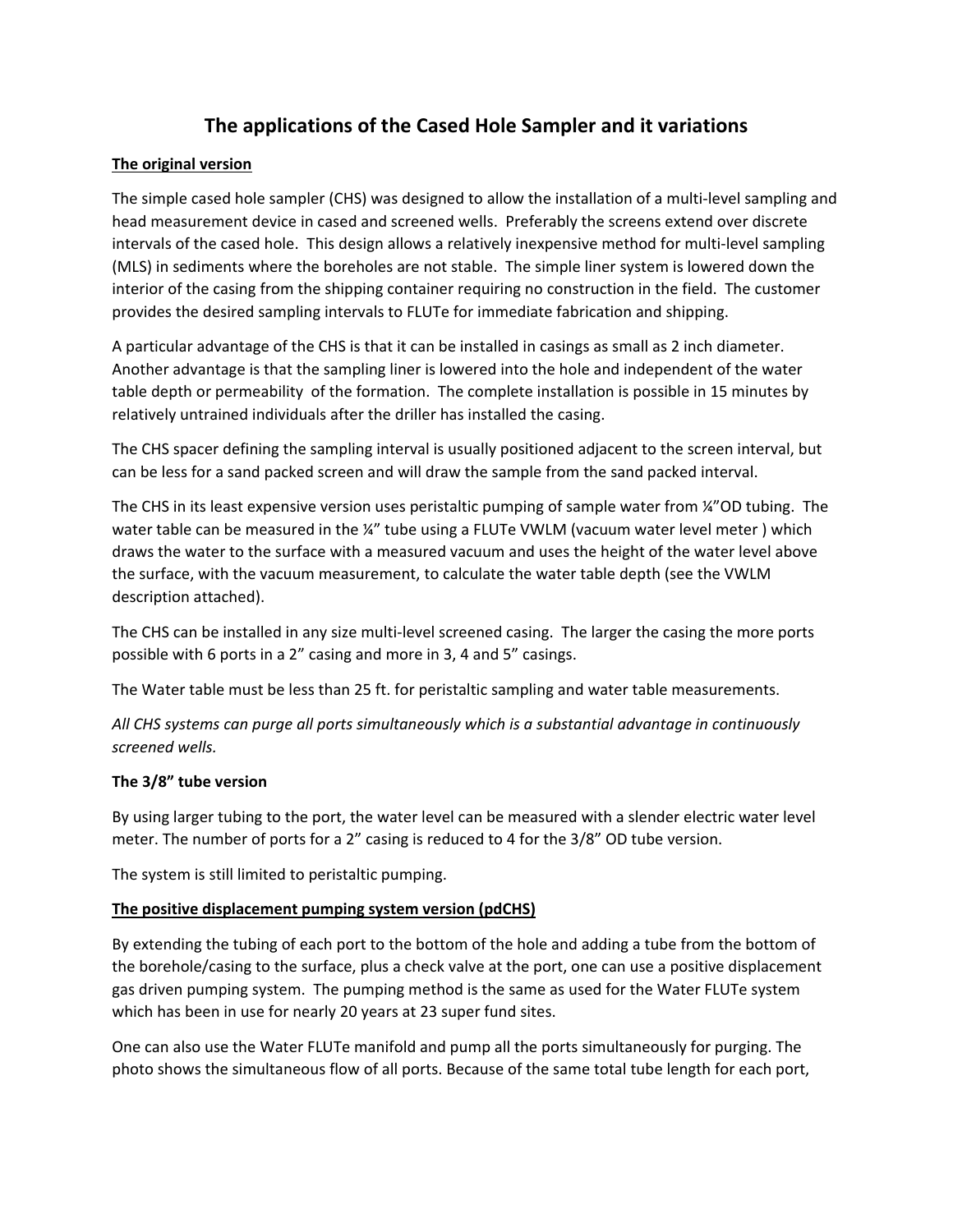there is no concern about aeration of the sample water after purging of the prescribed volume. The simultaneous purging procedure assures optimum spatial isolation of the sampled formation volume.

For 2" cased wells, the tubing is ¼" OD and produces about 700ml per stroke of the system for 100 ft of saturated interval of the borehole. The number of ports in a 2" cased borehole for positive

displacement pumping and ¼" tubing is 4 ports. A "stroke" is defined as the expulsion of the tube water volume with a single pressure application prior to the venting of the pressure for the refill of the tubing.

If 3/8" inch tubing is used to the bottom of the borehole, the pumping volume is greater, but the

casing size must be larger, 3‐4 inch diameter)

#### **The CHS design used in uncased boreholes**

Due to the less expensive fabrication, the advantages of the CHS can be extended to uncased stable boreholes. (another version of the CHS is in development for installation in driven casing drilling systems such as core or sonic drilling)

When provided with a suitable protective flexible sheath, the CHS system can be lowered into an uncased stable borehole. The sheath is then removed and the liner is dilated by water or mud addition to the interior of the liner through a central tube. This procedure has substantial advantages such as the installation is still easy and quick by untrained individuals.

However, for deep boreholes and many ports, the Water FLUTe system is preferred.

**All of the CHS systems can use the air coupled transducer system for recording the head history at**  each port. That intended use must be indicated at the time of ordering for the pdCHS.

#### **The use in continuously screened wells**

If the well screen is continuous with a sand pack or in a collapsing formation such as mud or sugar sand, it is often assumed one cannot get vertical profiles of transmissivity or of contaminants. However with simultaneous sampling in a lined casing with the same draw down on each port, the pressure ridge between ports provides enhanced isolation. The continuous liner seal of the casing prevents vertical flow inside the casing. The open casing interior is the major perturbation of vertical resolution. Obviously straddle packers are easily bypassed in the filter pack, but simultaneous purging sampling with the same drawdown at each port allows reasonable, if imperfect, vertical isolation. Furthermore, if one has N sampling intervals equally spaced and you can deflate the liner raising it half the sampling interval separation. This provides N more sampling intervals in the same cased well. The advantage is not only higher spatial resolution, but lower cost of the liner and very many sampling elevations. If the vertical gradient is modest, a fine grained filter pack has much higher vertical impedance to flow than for horizontal flow through the filter pack to the screen to the sample port.